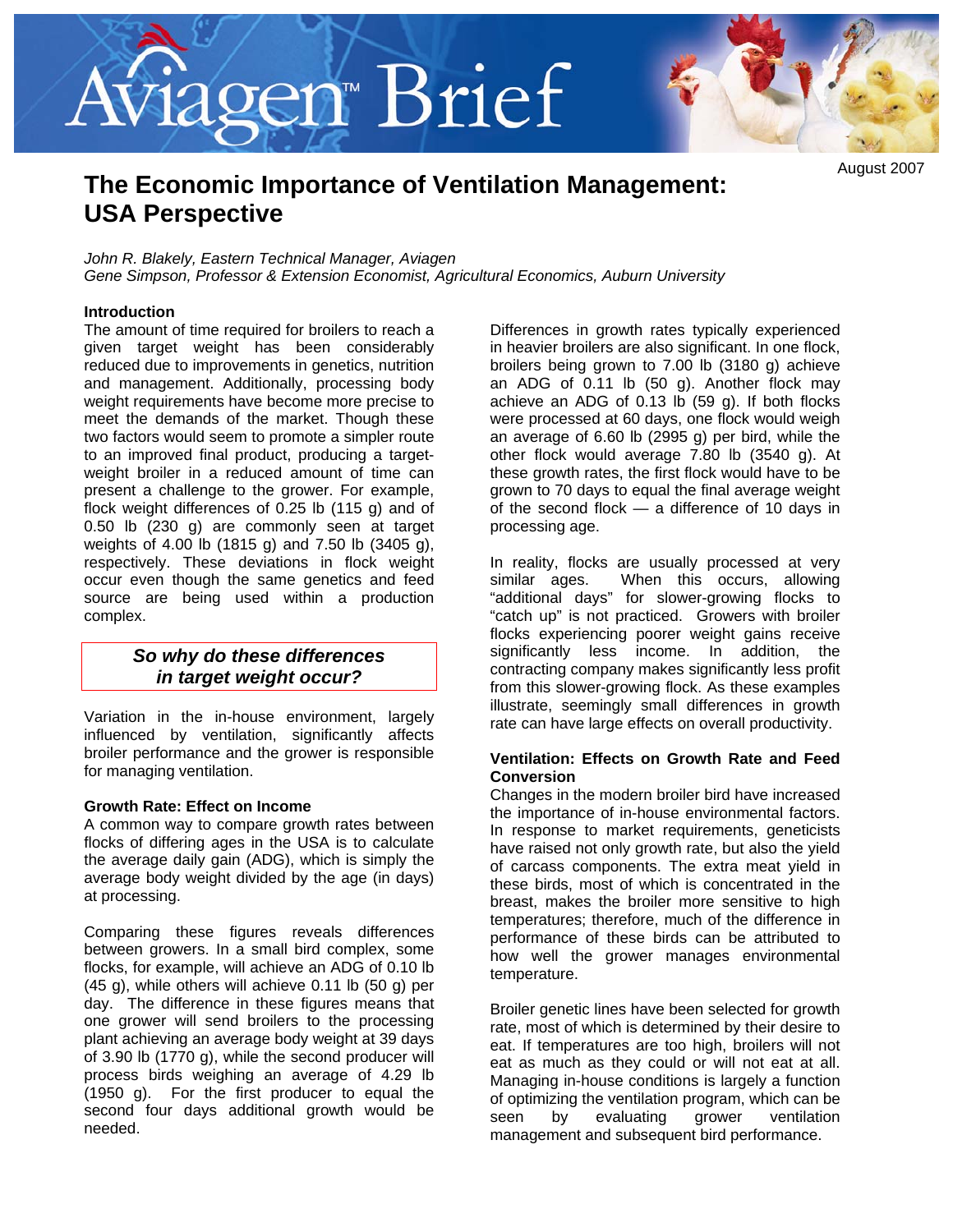If the ventilation (temperature) is not ideal for any part of a day, the potential growth for that part of the day is lost and can NEVER be regained.

For example, a 38-day broiler has 912 hours of time to grow. If growth rate deviates from the 4.0 lb (1815 g) target by 0.25 lb (115 g), or 6.3%, this means that for 6.3% of the time, or 57 hours, the broiler did not grow as well as it could have. Most likely, this decreased growth resulted from numerous periods, of several hours at a time, during which conditions were not ideal. For example, conditions may have been 'off-target' for only 5 hours a day, for 11 consecutive days, or an average of 1.5 hours per day for the entire growout. Similar calculations can of course be made for older broiler flocks.

In addition to decreasing growth rate, temperature problems can also affect performance by elevating feed conversion (FCR). If ventilation problems result in cooler than ideal temperatures, broilers will still eat sufficiently and will grow; however, proportionately more of the energy consumed will go towards maintaining normal body temperature instead of towards growth.

In this case, although weight gain will be on-target, the cost of production is higher because of the elevated FCR. Cooler than desirable temperatures, even for a few hours, increase feed requirements and result in poorer performance.

### **Ventilation: Effect on Cost and Income**

In affecting the broiler's performance by lowering growth rate and raising FCR, ventilation problems greatly affect production cost. Therefore the consequences of improper ventilation are that the grower and the company lose money and this is illustrated in the following figures.

### **Figure 1 – The effect of increased environmental temperature on performance.**



Improper ventilation for any amount of time has an adverse effect on broiler performance and this is illustrated in the previous graph. The top curve (Blue line) is the expected weight of flocks grown under 'ideal conditions'. The second curve (Red line) shows the expected weight of flocks grown under conditions that are too hot for **two hours per day**. The third curve (dotted line) shows the expected weight of flocks grown under conditions too hot for **four hours per day**.

From the data in figure 1, for a 38-day-old bird, the difference in expected weight between optimum environmental conditions and higher temperatures for 2 of 24 hours is  $0.35$  lb  $(160 \text{ g})$  and the difference between optimum environmental conditions and higher temperatures 4 of 24 hours is 0.70 lb (320 g). That represents, for example, 10,500 lb (4762 kg) of lost weight potential where the optimum ventilation is not maintained for 2 of 24 hours, for a single house of 30,000 birds.

### **Figure 2 - The company's loss of income for less than optimum performance.**



Further, assume one million birds per week are processed, with 75% carcass yield and a wholesale price of \$0.71/lb (\$1.56/kg). At 38 days of age, the losses are \$9.7 million and \$19.4 million, for 2 of 24 hours and 4 of 24 hours, respectively. At older flock ages these losses will be higher. Based on the this information, assuming that only 10% of broiler flocks placed within a company experience these "non-optimal" conditions, the losses are still significant.